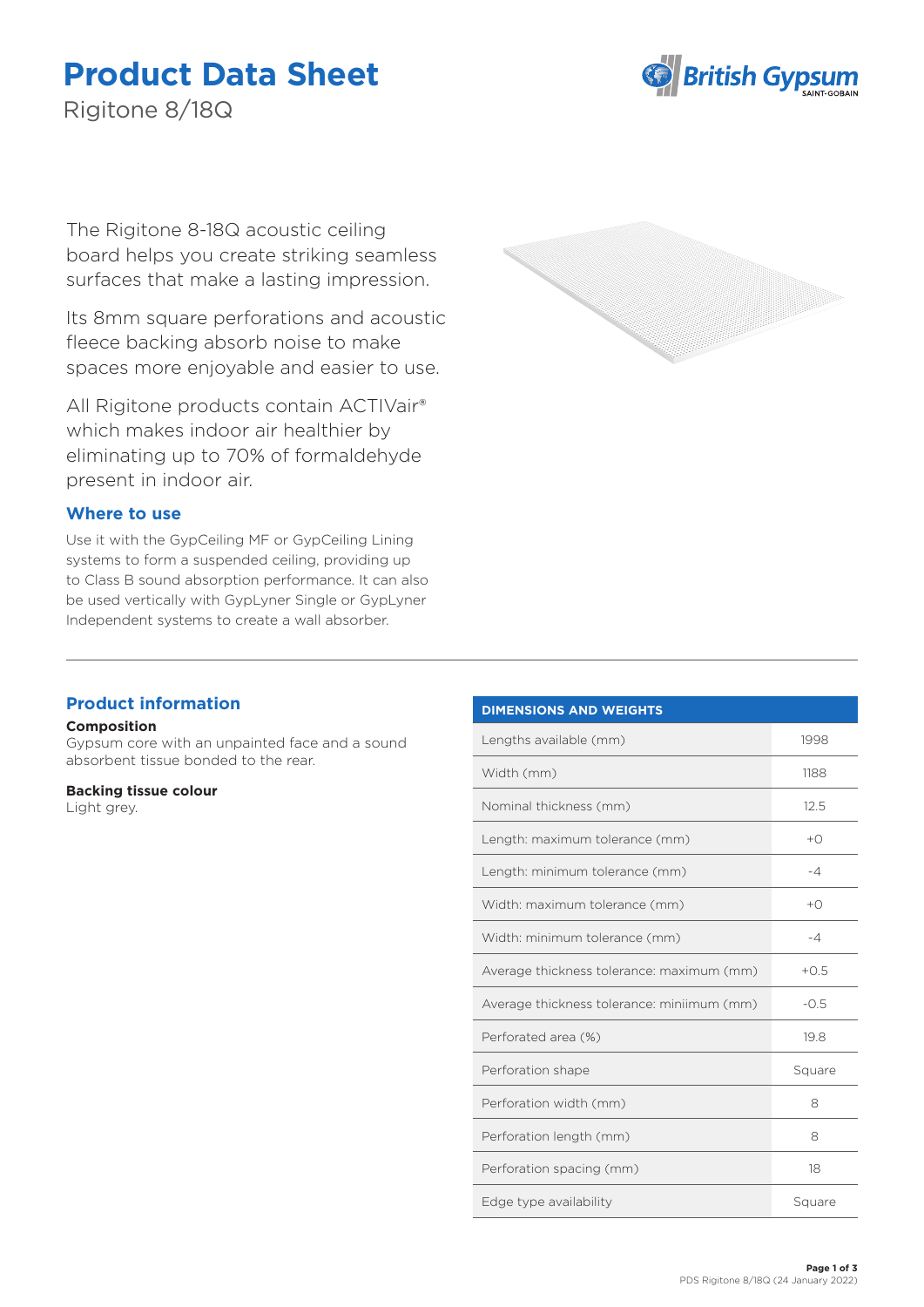# **Product Data Sheet**

Rigitone 8/18Q



## **Performance**

Here we only provide performance information related to the product. Please see the White Book online for system-dependent performance.

## **Standards**

EN 14190:2014.

Declarations of Performance (DoP) availabl[e Click here](https://www.british-gypsum.com/DoP).

| Reaction to fire                          | A2-s1. d0                                       |
|-------------------------------------------|-------------------------------------------------|
| Acoustic absorption class                 | Up to Class B                                   |
| Sound absorption coefficient $(\alpha w)$ | Up to 0.80                                      |
| Specialist performance                    | Contains<br>ACTIVair <sup>®</sup><br>technology |
| Moisture resistance (maximum % RH)        | 70                                              |
| Minimum bending radius (mm)               | 5000                                            |
| Maximum continuous temperature (°C)       | 49                                              |

## **Limitations of use**

Rigitone ceiling products are unsuitable for use above 70% RH, or in temperatures consistently above 49°C. They can be exposed to freezing temperatures without risk of damage.

### **Fixtures**

Rigitone boards must not be subjected to additional loads. Fixings to the ceiling system must always be made into the metal grid or fixed to structural soffit.

## **Installation guidance**

Please see our White Book online for more information about installing and handling British Gypsum systems.

## **Painting**

Boards have an untreated surface. You should prime them with Gyproc Drywall Primer before coating with matt emulsion paint using a short-haired roller. Don't spray paint boards as this affects their ability to absorb sound.